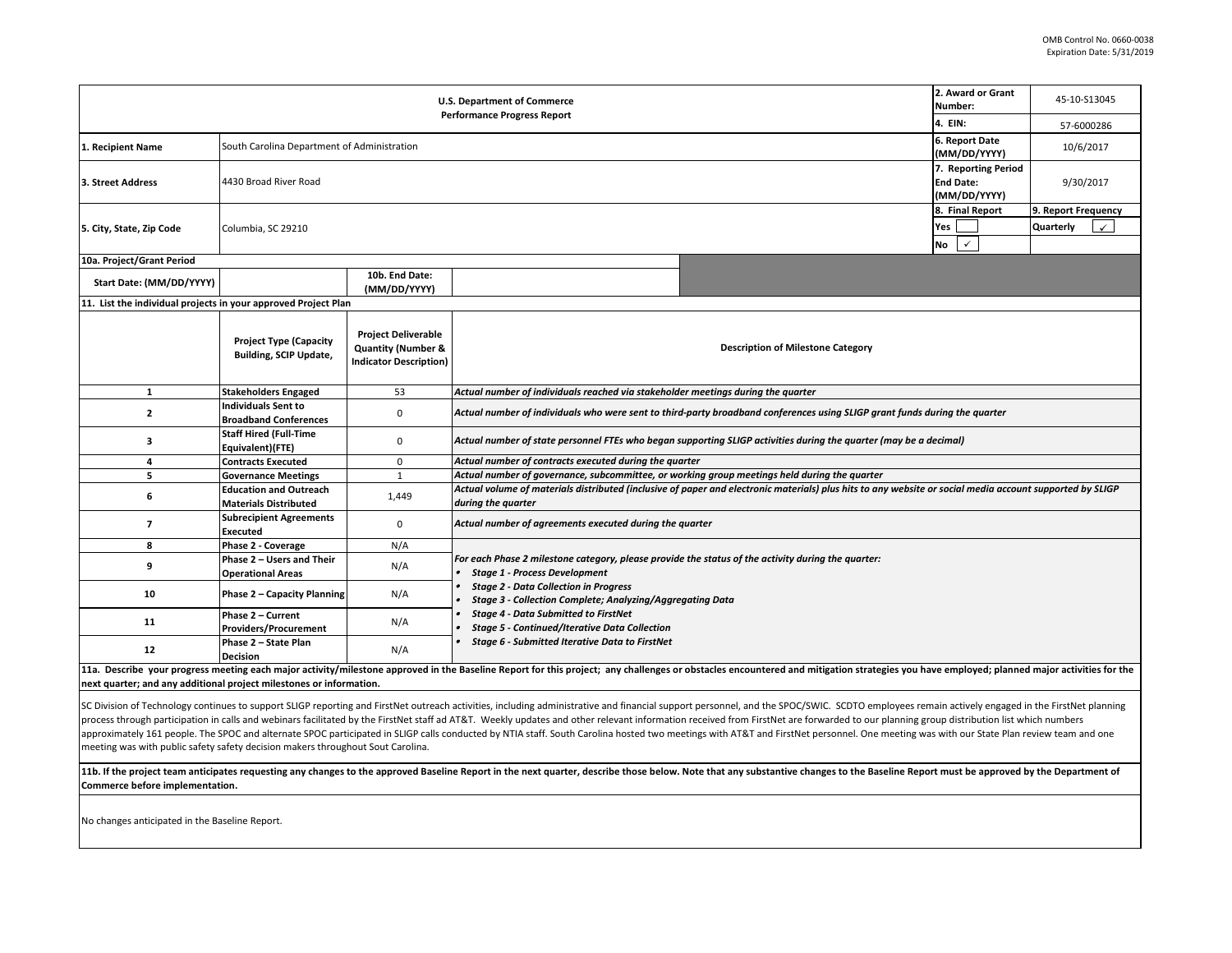## **11c. Provide any other information that would be useful to NTIA as it assesses this project's progress.**

Our work this quarter focused on remaining plugged into workshops, webinars and conference calls. We remain actively engaged with Federal, state and local organizations and associations including FirstNet, NTIA, NASCIO, NA NCSWIC and Region IV RECCWG. Our weekly email distribution of FirstNet activities includes representatives from all of South Carolina's public safety disciplines associations and their respective state agencies.

## **11d. Describe any success stories or best practices you have identified. Please be as specific as possible.**

No success stories or best practices were identified in Quarter 17.

## **12. Personnel**

## **12a. If the project is not fully staffed, describe how any lack of staffing may impact the project's time line and when the project will be fully staffed.**

The project is not fully staffed, and is currently being assisted by the personnel identified in item #12b. We don't anticipate any changes to the project's timeline.

| 12b. Staffing Table - Please include all staff that have contributed time to the project. Please do not remove individuals from this table. |                            |     |                                                                                                                                                  |                      |                               |                   |                 |                                         |                                          |  |
|---------------------------------------------------------------------------------------------------------------------------------------------|----------------------------|-----|--------------------------------------------------------------------------------------------------------------------------------------------------|----------------------|-------------------------------|-------------------|-----------------|-----------------------------------------|------------------------------------------|--|
| <b>Job Title</b>                                                                                                                            | FTE%                       |     | Project (s) Assigned                                                                                                                             |                      |                               |                   |                 |                                         |                                          |  |
| SWIC / SPOC                                                                                                                                 | 0.5                        |     | Provide oversight of all SLIGP project activities                                                                                                |                      |                               |                   |                 |                                         |                                          |  |
| <b>Administrative Assistant</b>                                                                                                             | 0.5                        |     | Provide administrative support for grant management, governance meetings, and outreach activities                                                |                      |                               |                   |                 |                                         |                                          |  |
| Finance Assistant                                                                                                                           | 0.25                       |     | Provide support for budget management, procurement, and processing invoices                                                                      |                      |                               |                   |                 |                                         |                                          |  |
| Alternate SPOC                                                                                                                              | 0.25                       |     | Provide additional oversight of all SLIGP project activities. (Prexisting staffing but revised PPR as a result of NTIA site visit.)<br>No change |                      |                               |                   |                 |                                         |                                          |  |
|                                                                                                                                             |                            |     |                                                                                                                                                  |                      |                               |                   |                 |                                         |                                          |  |
| 13. Subcontracts (Vendors and/or Subrecipients)                                                                                             |                            |     |                                                                                                                                                  |                      |                               |                   |                 |                                         |                                          |  |
| 13a. Subcontracts Table – Include all subcontractors. The totals from this table must equal the "Subcontracts Total" in Question 14f.       |                            |     |                                                                                                                                                  |                      |                               |                   |                 |                                         |                                          |  |
| Name                                                                                                                                        | <b>Subcontract Purpose</b> |     | Type (Vendor/Subrec.)                                                                                                                            | RFP/RFQ Issued (Y/N) | Contract<br>Executed<br>(Y/N) | <b>Start Date</b> | <b>End Date</b> | <b>Total Federal Funds</b><br>Allocated | <b>Total Matching Funds</b><br>Allocated |  |
| N/A                                                                                                                                         |                            | N/A | N/A                                                                                                                                              | N                    | N                             | N/A               | N/A             | \$0.00                                  | \$0.00                                   |  |
| N/A                                                                                                                                         |                            | N/A | N/A                                                                                                                                              | N                    | N                             | N/A               | N/A             | \$0.00                                  | \$0.00                                   |  |
| N/A                                                                                                                                         |                            | N/A | N/A                                                                                                                                              | N                    | N                             | N/A               | N/A             | \$0.00                                  | \$0.00                                   |  |
| N/A                                                                                                                                         | N/A                        |     | N/A                                                                                                                                              | N                    | N                             | N/A               | N/A             | \$0.00                                  | \$0.00                                   |  |
| 13b. Describe any challenges encountered with vendors and/or subrecipients.                                                                 |                            |     |                                                                                                                                                  |                      |                               |                   |                 |                                         |                                          |  |
| N/A. No vendors and/or sub-recipients are currently part of the FirstNet implementation planning process in South Carolina.                 |                            |     |                                                                                                                                                  |                      |                               |                   |                 |                                         |                                          |  |